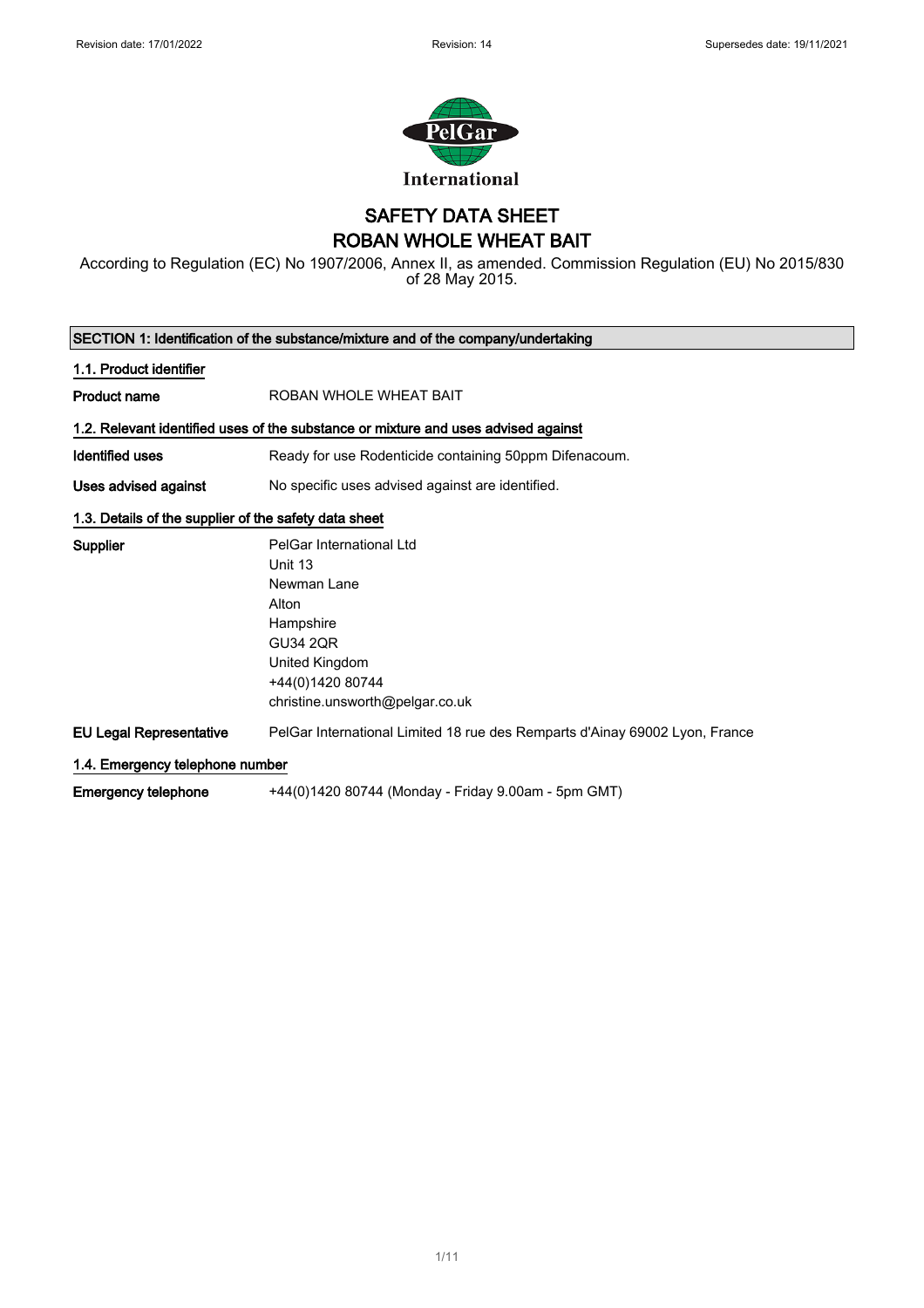| National emergency telephone Austria: +43 1 406 43 43 |                                                                         |
|-------------------------------------------------------|-------------------------------------------------------------------------|
| number                                                | Belgium: 070 245 245                                                    |
|                                                       | Bulgaria: +359 2 9154 233                                               |
|                                                       | Croatia: +3851 2348 342                                                 |
|                                                       | <b>Cyprus: 1401</b>                                                     |
|                                                       | Czech Republic: +420 224 919 293, +420 224 915 402                      |
|                                                       | Denmark: +45 8212 1212                                                  |
|                                                       | Estonia: 16662                                                          |
|                                                       | Finland: 0800 147 111                                                   |
|                                                       | France: +33 (0) 145 42 59 59                                            |
|                                                       | Germany: +44 (0)1420 80744 (9am-5pm Monday- Friday GMT)                 |
|                                                       | Greece: (0030) 2107793777                                               |
|                                                       | Hungary: +36-80-201-199                                                 |
|                                                       | Iceland: (+354) 543 1000 / 112                                          |
|                                                       | Ireland: Members of Public: +353 (01) 809 2166. (8am-10pm daily)        |
|                                                       | Ireland: Healthcare Professionals: +353 (01) 809 2566 (24 hour service) |
|                                                       | Italy: 0382-24444                                                       |
|                                                       | Latvia: +371 67042473                                                   |
|                                                       | Liechtenstein: +44 (0)1420 80744 (9am-5pm Monday- Friday GMT)           |
|                                                       | Lithuania: +370 (85) 2362052                                            |
|                                                       | Luxembourg: 8002 5500                                                   |
|                                                       | Malta: +44 (0)1420 80744 (9am-5pm Monday- Friday GMT)                   |
|                                                       | Netherlands: +31(0)30 274 8888 Healthcare Professionals only            |
|                                                       | Norway: 22 59 13 00                                                     |
|                                                       | Poland: +44 (0)1420 80744 (9am-5pm Monday- Friday GMT)                  |
|                                                       | Portugal: +351 800 250 250                                              |
|                                                       | Romania: +40213183606                                                   |
|                                                       | Slovakia: +421 2 5477 4166                                              |
|                                                       | Slovenia: 112                                                           |
|                                                       | Spain: +34 91 562 04 20                                                 |
|                                                       | Sweden: 112 - Begär Giftinformation                                     |

### SECTION 2: Hazards identification

| 2.1. Classification of the substance or mixture |                                                                                 |
|-------------------------------------------------|---------------------------------------------------------------------------------|
| Classification (EC 1272/2008)                   |                                                                                 |
| <b>Physical hazards</b>                         | Not Classified                                                                  |
| <b>Health hazards</b>                           | Skin Sens. 1 - H317 Repr. 1B - H360D STOT RE 2 - H373                           |
| <b>Environmental hazards</b>                    | Not Classified                                                                  |
| 2.2. Label elements                             |                                                                                 |
| <b>Hazard pictograms</b>                        |                                                                                 |
| Signal word                                     | Danger                                                                          |
| <b>Hazard statements</b>                        | H317 May cause an allergic skin reaction.<br>H360D May damage the unborn child. |

H373 May cause damage to organs (Blood) through prolonged or repeated exposure.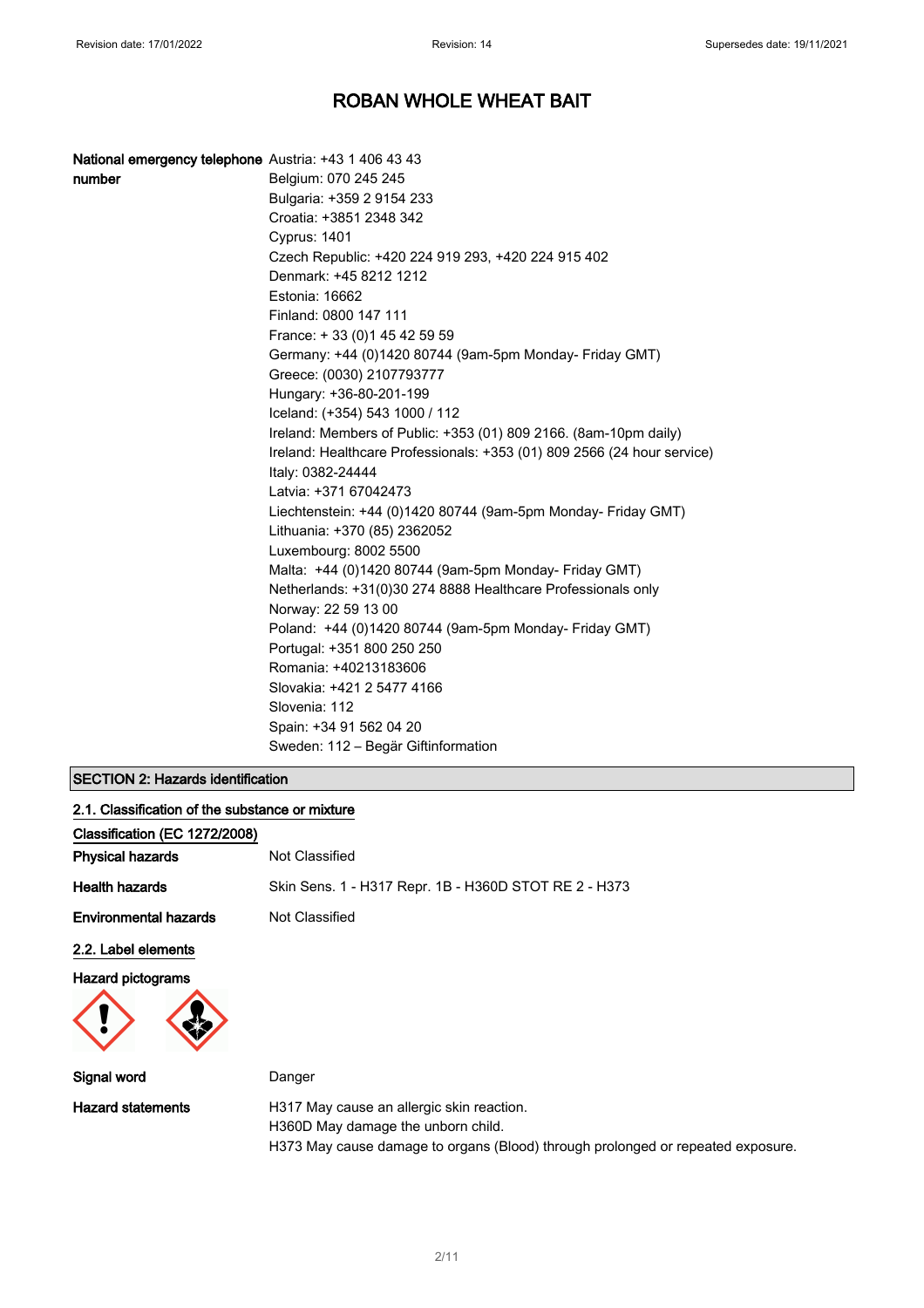| <b>Precautionary statements</b>   | P201 Obtain special instructions before use.<br>P202 Do not handle until all safety precautions have been read and understood.<br>P <sub>260</sub> Do not breathe dust.<br>P280 Wear protective gloves.<br>P308+P313 IF exposed or concerned: Get medical advice/ attention.<br>P314 Get medical advice/ attention if you feel unwell.<br>P301+P310 IF SWALLOWED: Immediately call a POISON CENTER/ doctor.<br>P405 Store locked up.<br>P404 Store in a closed container.<br>P501 Dispose of contents/ container in accordance with national regulations. |
|-----------------------------------|-----------------------------------------------------------------------------------------------------------------------------------------------------------------------------------------------------------------------------------------------------------------------------------------------------------------------------------------------------------------------------------------------------------------------------------------------------------------------------------------------------------------------------------------------------------|
| Supplemental label<br>information | EUH 208 Contains 1, 2- Benzisothiazolin-3-one. May produce an allergic reaction.<br>Keep / Store away from foodstuffs, beverages and animal feeding stuffs.<br>EUH 208 Contains 2-octyl-2H-isothiazol-3-one. May produce an allergic reaction.                                                                                                                                                                                                                                                                                                            |
| <b>UFI</b>                        | UFI: C610-Y0AT-X00K-NAQC                                                                                                                                                                                                                                                                                                                                                                                                                                                                                                                                  |
| Contains                          | 2-OCTYL-2H-ISOTHIAZOL-3-ONE                                                                                                                                                                                                                                                                                                                                                                                                                                                                                                                               |

### 2.3. Other hazards

This product does not contain any substances classified as PBT or vPvB.

# SECTION 3: Composition/information on ingredients

### 3.2. Mixtures

| 2,2'-Iminodiethanol                                                                                                                 | $< 0.1\%$            |
|-------------------------------------------------------------------------------------------------------------------------------------|----------------------|
| CAS number: 111-42-2                                                                                                                | EC number: 203-868-0 |
| Classification<br>Acute Tox. 4 - H302<br>Skin Irrit. 2 - H315<br>Eye Dam. 1 - H318<br><b>STOT RE 2 - H373</b>                       |                      |
| 1,2-BENZISOTHIAZOLIN-3-ONE                                                                                                          | 1%                   |
| CAS number: 2634-33-5                                                                                                               | EC number: 220-120-9 |
| M factor (Acute) = $1$                                                                                                              |                      |
| Classification<br>Acute Tox. 4 - H302<br>Skin Irrit. 2 - H315<br>Eye Dam. 1 - H318<br>Skin Sens. 1 - H317<br>Aquatic Acute 1 - H400 |                      |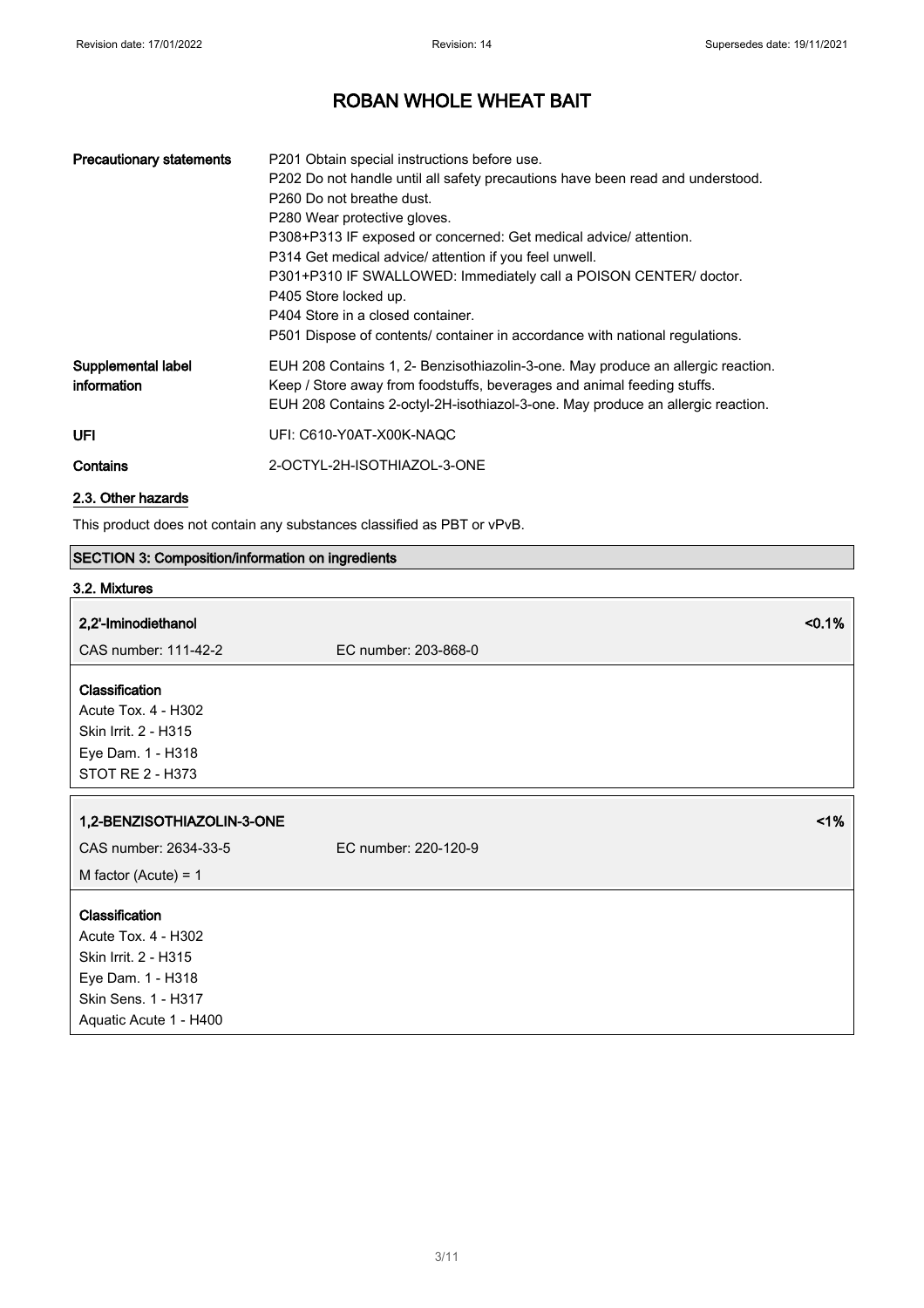| <b>DIFENACOUM (EU)</b>                                                                                                                                                                                                |                           | 0.005% |
|-----------------------------------------------------------------------------------------------------------------------------------------------------------------------------------------------------------------------|---------------------------|--------|
| CAS number: 56073-07-5                                                                                                                                                                                                | EC number: 259-978-4      |        |
| M factor (Acute) = $10$                                                                                                                                                                                               | M factor (Chronic) = $10$ |        |
| Classification<br>Acute Tox. 1 - H300<br>Acute Tox. 1 - H310<br>Acute Tox. 1 - H330<br>Repr. 1B - H360D<br>STOT RE 1 - H372<br>Aquatic Acute 1 - H400<br>Aquatic Chronic 1 - H410                                     |                           |        |
| 2-OCTYL-2H-ISOTHIAZOL-3-ONE                                                                                                                                                                                           |                           | 1%     |
| CAS number: 26530-20-1                                                                                                                                                                                                | EC number: 247-761-7      |        |
| M factor (Acute) = $100$                                                                                                                                                                                              | M factor (Chronic) = 100  |        |
| Classification<br>Acute Tox. 3 - H301<br>Acute Tox. 3 - H311<br>Acute Tox. 2 - H330<br>Skin Corr. 1B - H314<br>Eye Dam. 1 - H318<br><b>Skin Sens. 1A - H317</b><br>Aquatic Acute 1 - H400<br>Aquatic Chronic 1 - H410 |                           |        |
| Denatonium Benzoate<br>CAS number: 3734-33-6                                                                                                                                                                          | EC number: 223-095-2      | < 0.1% |
| Classification<br>Acute Tox. 4 - H302<br>Aquatic Chronic 3 - H412                                                                                                                                                     |                           |        |
| The full text for all hazard statements is displayed in Section 16.<br><b>SECTION 4: First aid measures</b>                                                                                                           |                           |        |

### 4.1. Description of first aid measures

| General information | In case of accident or if you feel unwell, seek medical advice immediately (show the label<br>where possible). Advice for Medical Doctors: Difenacoum is an indirect anti-coagulant.<br>Phytomenadione, Vitamin K, is antidotal. Determin prothrombin time not less than 18 hours<br>after consumption. If elevated, administer Vitamin K1 until prothrombin time normalises.<br>Continue determination of prothrombin time for two weeks after withdrawal of antidote and<br>resume treatment if elevation occurs in that time. |
|---------------------|----------------------------------------------------------------------------------------------------------------------------------------------------------------------------------------------------------------------------------------------------------------------------------------------------------------------------------------------------------------------------------------------------------------------------------------------------------------------------------------------------------------------------------|
| Inhalation          | Unlikely to present an inhalation hazard unless excessive dust is present. Move to fresh air.<br>Obtain medical advice immediately. Move affected person to fresh air and keep warm and at<br>rest in a position comfortable for breathing. Loosen tight clothing such as collar, tie or belt. Get<br>medical attention if symptoms are severe or persist.                                                                                                                                                                       |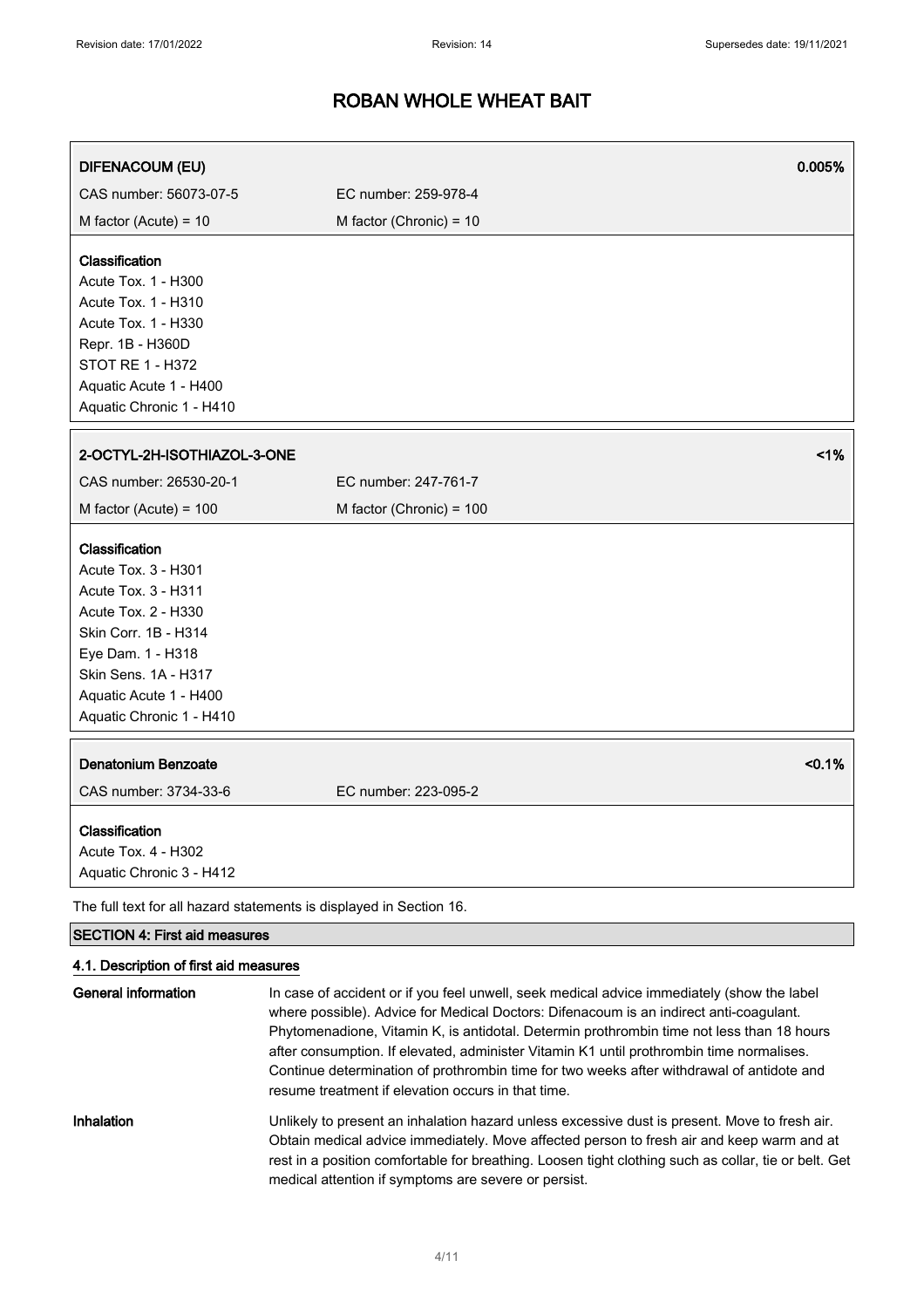| Ingestion                                                  | Rinse mouth thoroughly with water. Do not induce vomiting. Get medical attention<br>immediately.                                                                                                                                                                                           |  |
|------------------------------------------------------------|--------------------------------------------------------------------------------------------------------------------------------------------------------------------------------------------------------------------------------------------------------------------------------------------|--|
| Skin contact                                               | May cause irritation to susceptible persons. Immediately take off all contaminated clothing.<br>Wash immediately with plenty of soap and water and seek medical advice                                                                                                                     |  |
| Eye contact                                                | May cause eye irritation to susceptible persons. Rinse immediately with plenty of water and<br>seek medical advice. Rinse cautiously with water for several minutes. Get medical attention if<br>irritation persists after washing.                                                        |  |
| <b>Protection of first aiders</b>                          | First aid personnel should wear appropriate protective equipment during any rescue.                                                                                                                                                                                                        |  |
|                                                            | 4.2. Most important symptoms and effects, both acute and delayed                                                                                                                                                                                                                           |  |
| General information                                        | The severity of the symptoms described will vary dependent on the concentration and the<br>length of exposure.                                                                                                                                                                             |  |
| Ingestion                                                  | Harmful if swallowed.                                                                                                                                                                                                                                                                      |  |
| Skin contact                                               | May cause sensitisation or allergic reactions in sensitive individuals.                                                                                                                                                                                                                    |  |
|                                                            | 4.3. Indication of any immediate medical attention and special treatment needed                                                                                                                                                                                                            |  |
| Notes for the doctor                                       | Treat symptomatically.                                                                                                                                                                                                                                                                     |  |
| <b>SECTION 5: Firefighting measures</b>                    |                                                                                                                                                                                                                                                                                            |  |
| 5.1. Extinguishing media                                   |                                                                                                                                                                                                                                                                                            |  |
| Suitable extinguishing media                               | The product is not flammable. Extinguish with alcohol-resistant foam, carbon dioxide, dry<br>powder or water fog. Use fire-extinguishing media suitable for the surrounding fire.                                                                                                          |  |
| Unsuitable extinguishing<br>media                          | Do not use water jet as an extinguisher, as this will spread the fire.                                                                                                                                                                                                                     |  |
| 5.2. Special hazards arising from the substance or mixture |                                                                                                                                                                                                                                                                                            |  |
| Specific hazards                                           | None known.                                                                                                                                                                                                                                                                                |  |
| <b>Hazardous combustion</b><br>products                    | Thermal decomposition or combustion products may include the following substances:<br>Harmful gases or vapours.                                                                                                                                                                            |  |
| 5.3. Advice for firefighters                               |                                                                                                                                                                                                                                                                                            |  |
| Protective actions during<br>firefighting                  | Avoid breathing fire gases or vapours. Evacuate area. Cool containers exposed to heat with<br>water spray and remove them from the fire area if it can be done without risk. Cool containers<br>exposed to flames with water until well after the fire is out.                             |  |
| Special protective equipment<br>for firefighters           | Wear positive-pressure self-contained breathing apparatus (SCBA) and appropriate protective<br>clothing. Firefighter's clothing conforming to European standard EN469 (including helmets,<br>protective boots and gloves) will provide a basic level of protection for chemical incidents. |  |
|                                                            | <b>SECTION 6: Accidental release measures</b>                                                                                                                                                                                                                                              |  |
|                                                            | 6.1. Personal precautions, protective equipment and emergency procedures                                                                                                                                                                                                                   |  |
| <b>Personal precautions</b>                                | Wear protective clothing as described in Section 8 of this safety data sheet. No action shall be<br>taken without appropriate training or involving any personal risk.                                                                                                                     |  |
| 6.2. Environmental precautions                             |                                                                                                                                                                                                                                                                                            |  |

Environmental precautions Avoid discharge into drains or watercourses or onto the ground.

### 6.3. Methods and material for containment and cleaning up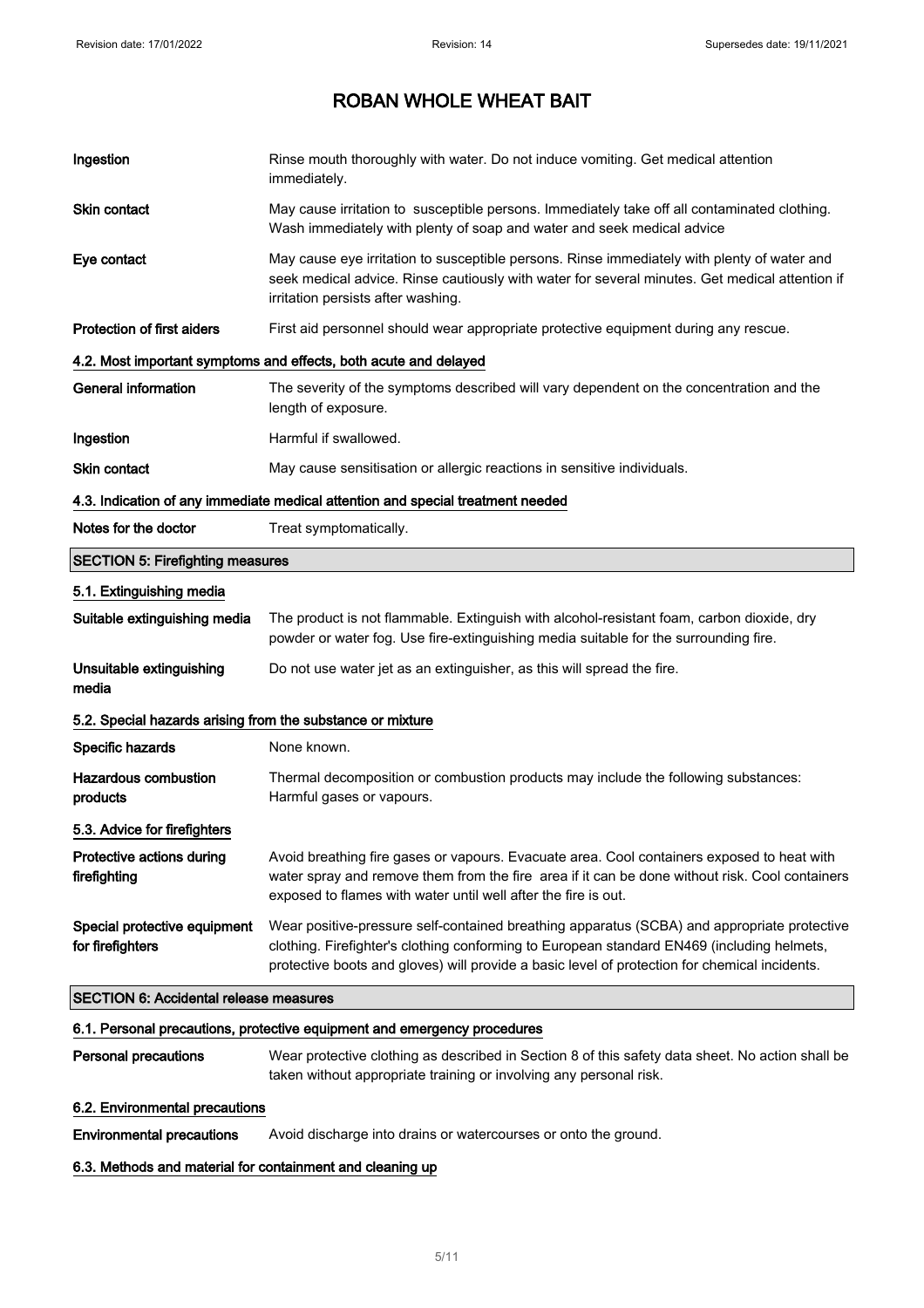protection

## ROBAN WHOLE WHEAT BAIT

| Methods for cleaning up                                 | Wear protective clothing as described in Section 8 of this safety data sheet. Clear up spills<br>immediately and dispose of waste safely. Collect spillage with a shovel and broom, or similar<br>and reuse, if possible. Collect and place in suitable waste disposal containers and seal<br>securely. Flush contaminated area with plenty of water. Wash thoroughly after dealing with a<br>spillage. For waste disposal, see Section 13. |
|---------------------------------------------------------|---------------------------------------------------------------------------------------------------------------------------------------------------------------------------------------------------------------------------------------------------------------------------------------------------------------------------------------------------------------------------------------------------------------------------------------------|
| 6.4. Reference to other sections                        |                                                                                                                                                                                                                                                                                                                                                                                                                                             |
| Reference to other sections                             | For personal protection, see Section 8. See Section 11 for additional information on health<br>hazards. See Section 12 for additional information on ecological hazards. For waste disposal,<br>see Section 13.                                                                                                                                                                                                                             |
| <b>SECTION 7: Handling and storage</b>                  |                                                                                                                                                                                                                                                                                                                                                                                                                                             |
| 7.1. Precautions for safe handling                      |                                                                                                                                                                                                                                                                                                                                                                                                                                             |
| <b>Usage precautions</b>                                | Read and follow manufacturer's recommendations. Wear protective clothing as described in<br>Section 8 of this safety data sheet. Keep away from food, drink and animal feeding stuffs.<br>Keep container tightly sealed when not in use. Keep away from heat, hot surfaces, sparks,<br>open flames and other ignition sources. No smoking.                                                                                                  |
| Advice on general<br>occupational hygiene               | Wash promptly if skin becomes contaminated. Take off contaminated clothing. Wash<br>contaminated clothing before reuse.                                                                                                                                                                                                                                                                                                                     |
|                                                         | 7.2. Conditions for safe storage, including any incompatibilities                                                                                                                                                                                                                                                                                                                                                                           |
| <b>Storage precautions</b>                              | Keep out of the reach of children. Keep away from food, drink and animal feeding stuffs. Keep<br>only in the original container. Keep container tightly closed, in a cool, well ventilated place.<br>Keep containers upright. Protect containers from damage.                                                                                                                                                                               |
| Storage class                                           | Unspecified storage.                                                                                                                                                                                                                                                                                                                                                                                                                        |
| 7.3. Specific end use(s)                                |                                                                                                                                                                                                                                                                                                                                                                                                                                             |
| Specific end use(s)                                     | The identified uses for this product are detailed in Section 1.2.                                                                                                                                                                                                                                                                                                                                                                           |
| Usage description                                       | Ready to use rodenticide containing 50 ppm Difenacoum.                                                                                                                                                                                                                                                                                                                                                                                      |
| <b>SECTION 8: Exposure controls/Personal protection</b> |                                                                                                                                                                                                                                                                                                                                                                                                                                             |
| 8.1. Control parameters                                 |                                                                                                                                                                                                                                                                                                                                                                                                                                             |
| Occupational exposure limits                            |                                                                                                                                                                                                                                                                                                                                                                                                                                             |
| Propane-1,2-diol (Propane-1,2-diol Particulates)        | WEL 8-Hr limit mg/M3: 10                                                                                                                                                                                                                                                                                                                                                                                                                    |
|                                                         | Propane-1,2-diol (Propane-1,2-diol total vapour and particulates)<br>WEL 8-Hr limit ppm: 150                                                                                                                                                                                                                                                                                                                                                |
|                                                         | WEL 8Hr limit mg/M3: 474<br>WEL 15 min limit mg/m3: 30 (grain dust)<br>Whole Wheat Grain WEL 8-hr limit mg/m3: 10 (grain dust)                                                                                                                                                                                                                                                                                                              |
| 8.2. Exposure controls                                  |                                                                                                                                                                                                                                                                                                                                                                                                                                             |
| Appropriate engineering<br>controls                     | Provide adequate ventilation.                                                                                                                                                                                                                                                                                                                                                                                                               |
| Personal protection                                     | Keep away from food stuffs.                                                                                                                                                                                                                                                                                                                                                                                                                 |
| Eye/face protection                                     | No specific eye protection required during normal use. Avoid contact with eyes.                                                                                                                                                                                                                                                                                                                                                             |
| Hand protection                                         | Suitable chemical resistant gloves are recommended for professional users.                                                                                                                                                                                                                                                                                                                                                                  |

Other skin and body Personal protective equipment for the body should be selected based on the task being

performed and the risks involved.

Hygiene measures **Wash hands thoroughly after handling.** Do not eat, drink or smoke when using this product. Wash contaminated clothing before reuse.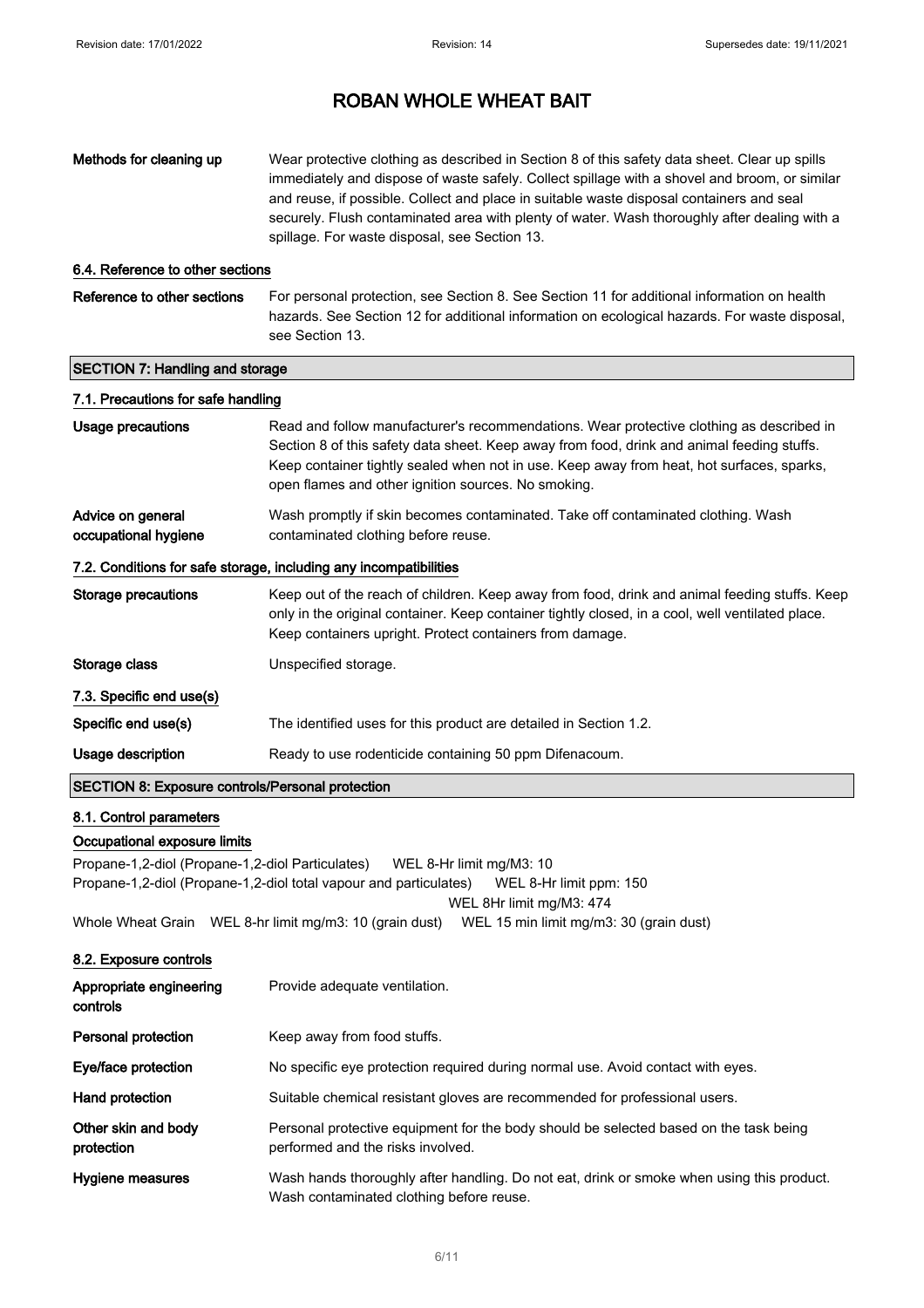Respiratory protection No specific recommendations. Provide adequate ventilation.

Environmental exposure Keep container tightly sealed when not in use. Avoid release to the environment.

controls

### SECTION 9: Physical and chemical properties

| 9.1. Information on basic physical and chemical properties |                                                                      |
|------------------------------------------------------------|----------------------------------------------------------------------|
| Appearance                                                 | Whole wheat granules.                                                |
| Colour                                                     | Blue.                                                                |
| Odour                                                      | Slight.                                                              |
| <b>Odour threshold</b>                                     | No information available.                                            |
| рH                                                         | No information available.                                            |
| <b>Melting point</b>                                       | Not relevant.                                                        |
| Initial boiling point and range                            | Not relevant.                                                        |
| Flash point                                                | No information available.                                            |
| <b>Evaporation rate</b>                                    | Not relevant.                                                        |
| <b>Evaporation factor</b>                                  | No information available.                                            |
| Flammability (solid, gas)                                  | combustible                                                          |
| Upper/lower flammability or<br>explosive limits            | No information available.                                            |
| Other flammability                                         | No information available.                                            |
| Vapour pressure                                            | Not relevant.                                                        |
| Vapour density                                             | Not relevant.                                                        |
| <b>Relative density</b>                                    | No information available.                                            |
| <b>Bulk density</b>                                        | No information available.                                            |
| Solubility(ies)                                            | No information available.                                            |
| <b>Partition coefficient</b>                               | Not relevant.                                                        |
| Auto-ignition temperature                                  | No information available.                                            |
| <b>Decomposition Temperature</b>                           | No information available.                                            |
| Viscosity                                                  | Not relevant.                                                        |
| <b>Explosive properties</b>                                | Not considered to be explosive.                                      |
| of a flame                                                 | <b>Explosive under the influence</b> Not considered to be explosive. |
| <b>Oxidising properties</b>                                | Not oxidising.                                                       |
| 9.2. Other information                                     |                                                                      |
| <b>SECTION 10: Stability and reactivity</b>                |                                                                      |
| 10.1. Reactivity                                           |                                                                      |

Reactivity **Reactivity** There are no known reactivity hazards associated with this product.

10.2. Chemical stability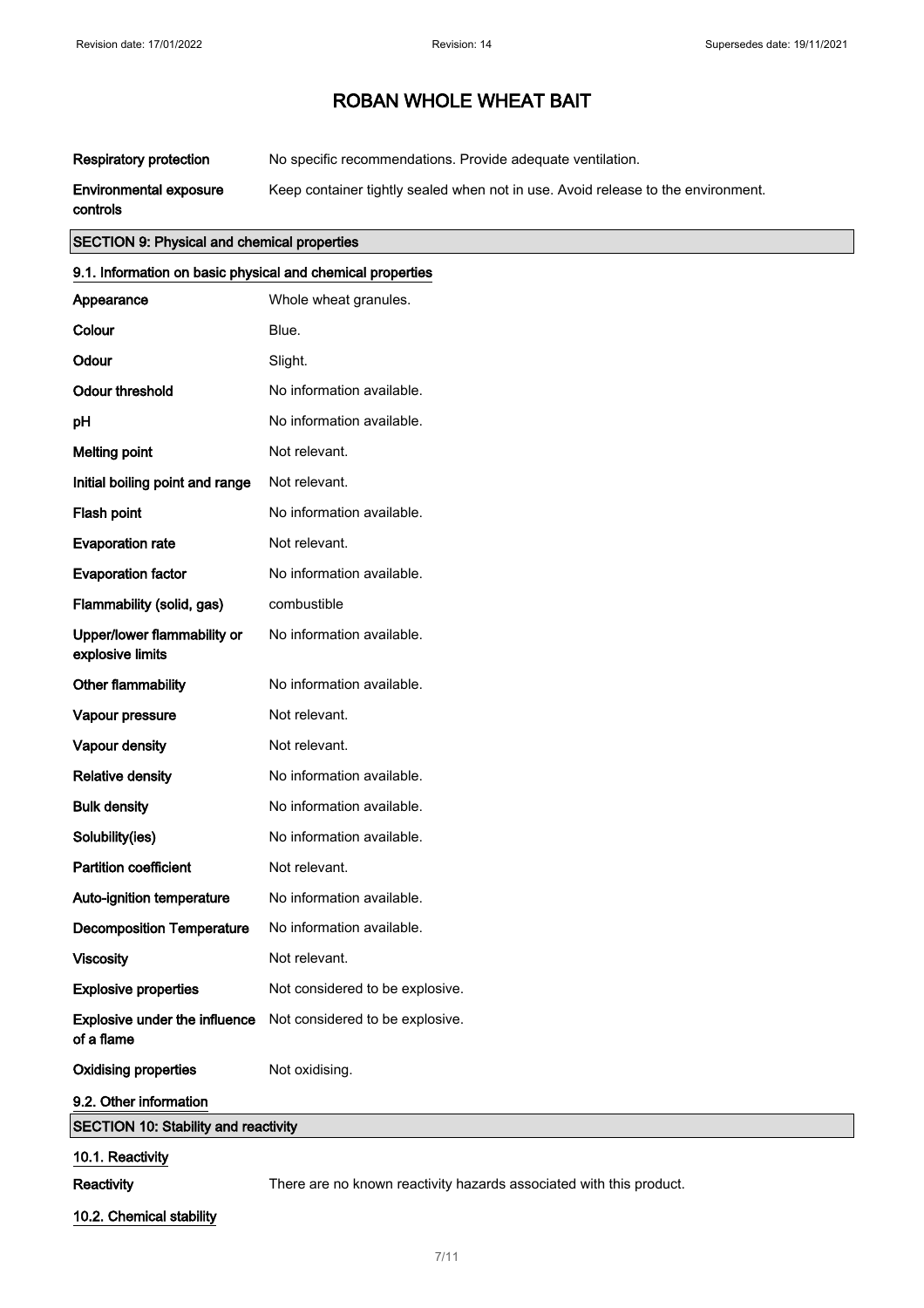| <b>Stability</b>                                                     | Stable at normal ambient temperatures and when used as recommended. Stable under the<br>prescribed storage conditions.                                                  |
|----------------------------------------------------------------------|-------------------------------------------------------------------------------------------------------------------------------------------------------------------------|
| 10.3. Possibility of hazardous reactions                             |                                                                                                                                                                         |
| Possibility of hazardous<br>reactions                                | Oxidising agents.                                                                                                                                                       |
| 10.4. Conditions to avoid                                            |                                                                                                                                                                         |
| Conditions to avoid                                                  | Heat, flames and sparks.                                                                                                                                                |
| 10.5. Incompatible materials                                         |                                                                                                                                                                         |
| Materials to avoid                                                   | No specific material or group of materials is likely to react with the product to produce a<br>hazardous situation.                                                     |
| 10.6. Hazardous decomposition products                               |                                                                                                                                                                         |
| Hazardous decomposition<br>products                                  | Does not decompose when used and stored as recommended. Thermal decomposition or<br>combustion products may include the following substances: Harmful gases or vapours. |
| <b>SECTION 11: Toxicological information</b>                         |                                                                                                                                                                         |
| 11.1. Information on toxicological effects                           |                                                                                                                                                                         |
| Acute toxicity - oral<br>Notes (oral LD <sub>50</sub> )              | >2000 mg/kg                                                                                                                                                             |
|                                                                      |                                                                                                                                                                         |
| Acute toxicity - dermal<br>Notes (dermal LD <sub>50</sub> )          | >2000 mg/kg                                                                                                                                                             |
| Acute toxicity - inhalation<br>Notes (inhalation LC <sub>50</sub> )  | >5 mg/l (Dust)                                                                                                                                                          |
| Skin corrosion/irritation<br>Animal data                             | Based on available data the classification criteria are not met.                                                                                                        |
| Serious eye damage/irritation<br>Serious eye damage/irritation       | Based on available data the classification criteria are not met.                                                                                                        |
| <b>Respiratory sensitisation</b><br><b>Respiratory sensitisation</b> | Based on available data the classification criteria are not met.                                                                                                        |
| <b>Skin sensitisation</b><br><b>Skin sensitisation</b>               | Based on available data the classification criteria are not met.                                                                                                        |
| Germ cell mutagenicity<br>Genotoxicity - in vitro                    | Based on available data the classification criteria are not met.                                                                                                        |
| Carcinogenicity<br>Carcinogenicity                                   | Based on available data the classification criteria are not met.                                                                                                        |
| <b>IARC</b> carcinogenicity                                          | None of the ingredients are listed or exempt.                                                                                                                           |
| Reproductive toxicity<br>Reproductive toxicity - fertility           | Based on available data the classification criteria are not met.                                                                                                        |
| Reproductive toxicity -<br>development                               | May damage the unborn child.                                                                                                                                            |
| Specific target organ toxicity - single exposure                     |                                                                                                                                                                         |
| STOT - single exposure                                               | Not classified as a specific target organ toxicant after a single exposure.                                                                                             |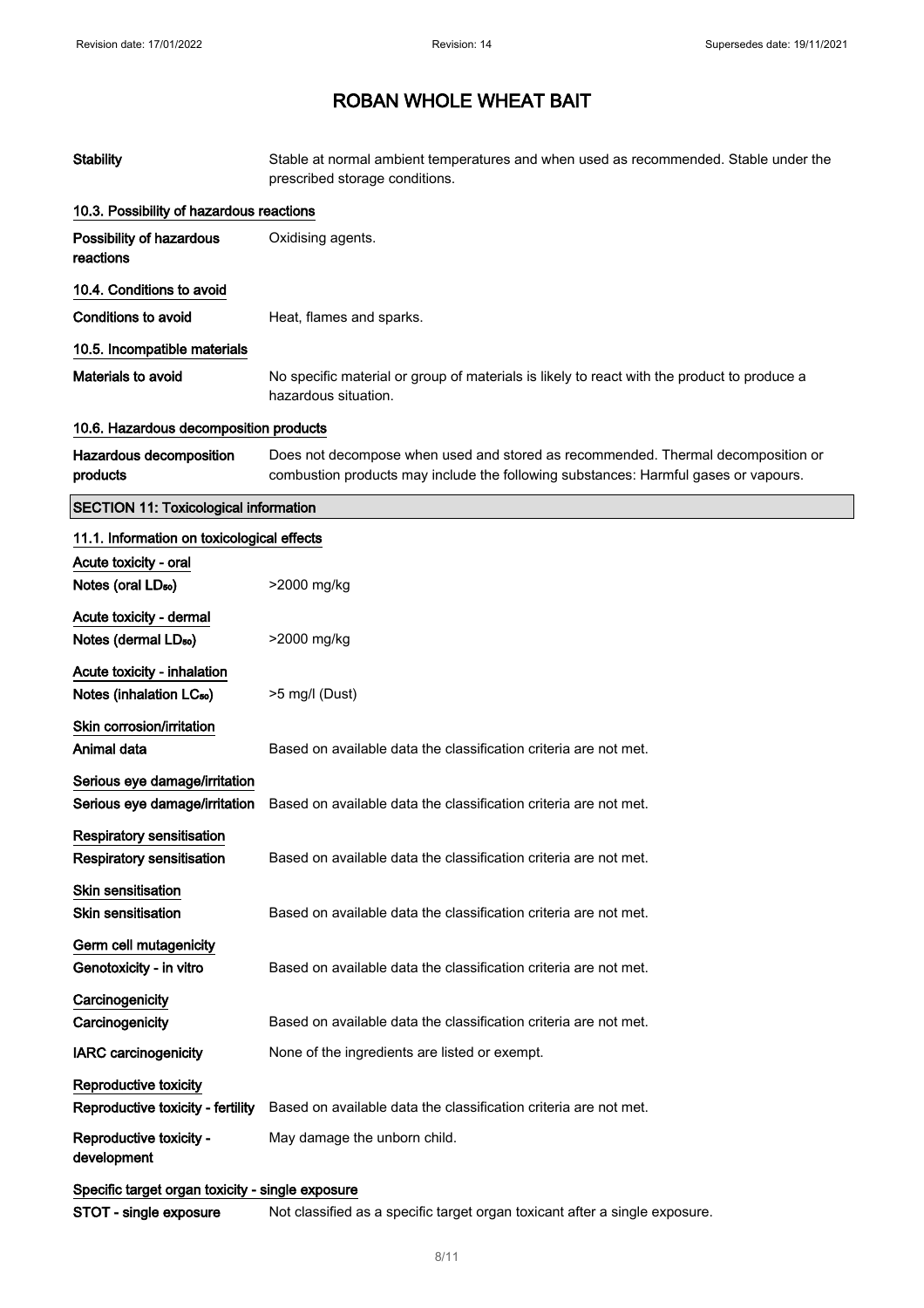| Specific target organ toxicity - repeated exposure |                                                                                                                                                                                                   |
|----------------------------------------------------|---------------------------------------------------------------------------------------------------------------------------------------------------------------------------------------------------|
| STOT - repeated exposure                           | STOT RE 2 - H373 May cause damage to organs through prolonged or repeated exposure.                                                                                                               |
| Aspiration hazard                                  |                                                                                                                                                                                                   |
| <b>Aspiration hazard</b>                           | Not relevant. Solid.                                                                                                                                                                              |
| <b>General information</b>                         | Avoid contact during pregnancy/while nursing. May damage fertility. The severity of the<br>symptoms described will vary dependent on the concentration and the length of exposure.                |
| Inhalation                                         | No specific symptoms known.                                                                                                                                                                       |
| Ingestion                                          | See section 4 - First Aid                                                                                                                                                                         |
| Skin contact                                       | Prolonged contact may cause dryness of the skin.                                                                                                                                                  |
| Eye contact                                        | No specific symptoms known.                                                                                                                                                                       |
| Route of exposure                                  | Ingestion Inhalation Skin and/or eye contact                                                                                                                                                      |
| <b>Toxicity of ingredients</b>                     | Denatonium Benzoate: LD50 Oral (Rat) = 584 mg/kg LC50 (Rat) 4h: >8.7 mg/l Difenacoum<br>Acute Oral ≤5mg/kg Acute Dermal ≤50mg/kg Acute Inhalation ≤0.05mg/kg (Commission<br>Regulation 2016/1179) |
| <b>SECTION 12: Ecological information</b>          |                                                                                                                                                                                                   |
| Ecotoxicity                                        | Not regarded as dangerous for the environment. However, large or frequent spills may have<br>hazardous effects on the environment.                                                                |
| 12.1. Toxicity                                     |                                                                                                                                                                                                   |
| <b>Toxicity</b>                                    | Based on available data the classification criteria are not met.                                                                                                                                  |
| 12.2. Persistence and degradability                |                                                                                                                                                                                                   |
|                                                    | Persistence and degradability The degradability of the product is not known.                                                                                                                      |
| 12.3. Bioaccumulative potential                    |                                                                                                                                                                                                   |
| <b>Bioaccumulative potential</b>                   | No data available on bioaccumulation.                                                                                                                                                             |
| <b>Partition coefficient</b>                       | Not relevant.                                                                                                                                                                                     |
| 12.4. Mobility in soil                             |                                                                                                                                                                                                   |
| <b>Mobility</b>                                    | No data available.                                                                                                                                                                                |
| 12.5. Results of PBT and vPvB assessment           |                                                                                                                                                                                                   |
| 12.6. Other adverse effects                        |                                                                                                                                                                                                   |
| Other adverse effects                              | Toxic to mammals, including domesticated animals and birds if ingested. Exposure of non-<br>target animals should be prevented.                                                                   |
| <b>Toxicity of ingredients</b>                     | Difenacoum<br>Daphnia EC50/48Hr = 0.91 mg/l Rainbow trout LC50/96Hr = 0.33 mg/l                                                                                                                   |
| <b>SECTION 13: Disposal considerations</b>         |                                                                                                                                                                                                   |
| 13.1. Waste treatment methods                      |                                                                                                                                                                                                   |
| <b>General information</b>                         | This material and its container must be disposed of in a safe way.                                                                                                                                |
| <b>Disposal methods</b>                            | Dispose of in accordance with applicable regional, national, and local laws and regulations.<br>Dispose of Contaminated packaging as unused product unless fully cleaned.                         |
| <b>Waste class</b>                                 | Waste disposal key number from EWC is 20 01 19 (Pesticides)                                                                                                                                       |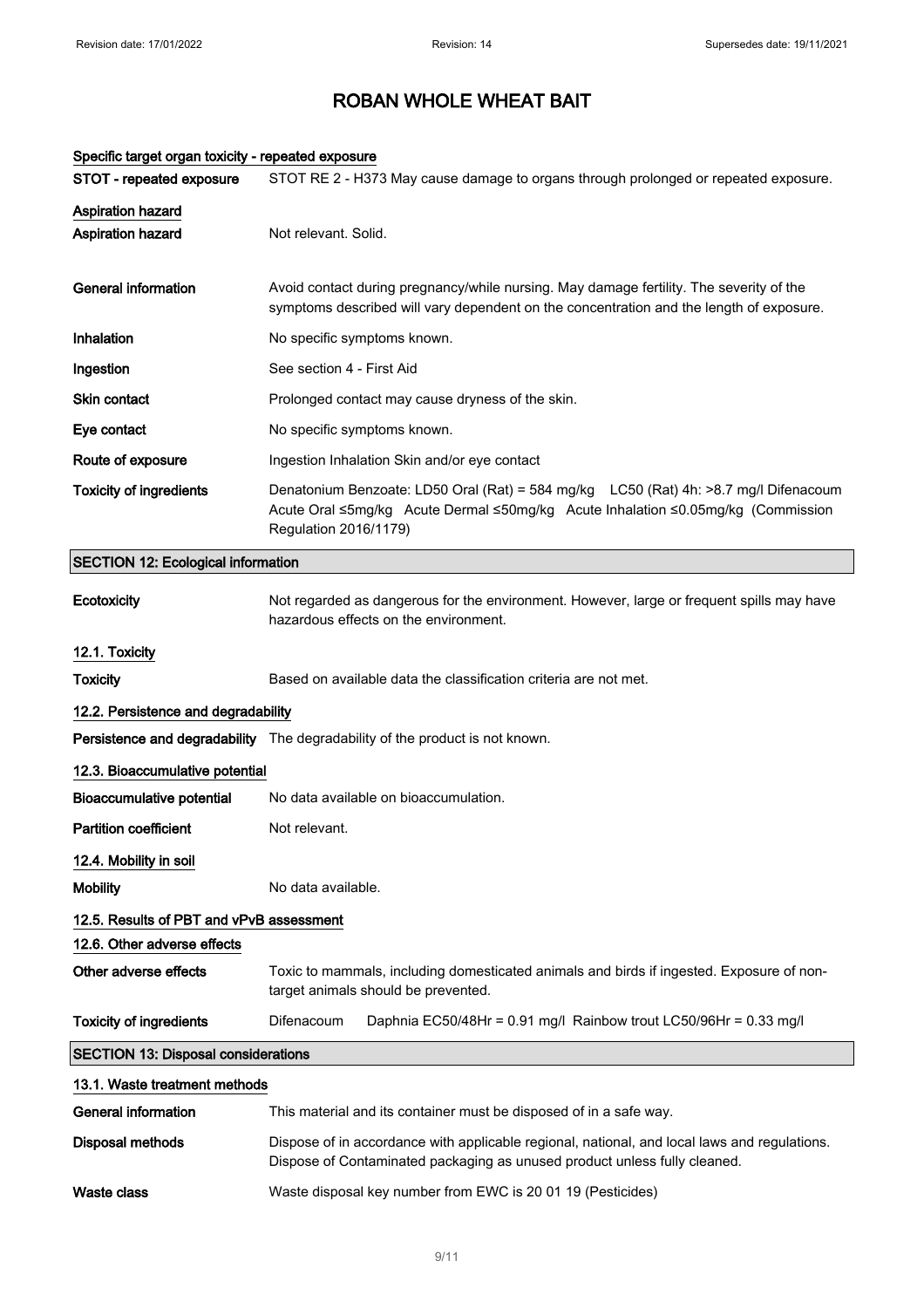### SECTION 14: Transport information

General The product is not covered by international regulations on the transport of dangerous goods (IMDG, IATA, ADR/RID).

#### 14.1. UN number

Not applicable.

### 14.2. UN proper shipping name

Not applicable.

### 14.3. Transport hazard class(es)

No transport warning sign required.

### 14.4. Packing group

Not applicable.

### 14.5. Environmental hazards

Environmentally hazardous substance/marine pollutant No.

### 14.6. Special precautions for user

Not applicable.

### 14.7. Transport in bulk according to Annex II of MARPOL and the IBC Code

Transport in bulk according to Not applicable. Annex II of MARPOL 73/78 and the IBC Code

SECTION 15: Regulatory information

### 15.1. Safety, health and environmental regulations/legislation specific for the substance or mixture

| <b>National regulations</b> |                                                                                         |
|-----------------------------|-----------------------------------------------------------------------------------------|
|                             | Authorisation number: IE/BPA 70577                                                      |
|                             | Health and Safety at Work etc. Act 1974 (as amended).                                   |
|                             | EH40/2005 Workplace exposure limits.                                                    |
|                             | The Carriage of Dangerous Goods and Use of Transportable Pressure Equipment             |
|                             | Regulations 2009 (SI 2009 No. 1348) (as amended) ["CDG 2009"].                          |
| EU legislation              | Regulation (EC) No 1907/2006 of the European Parliament and of the Council of 18        |
|                             | December 2006 concerning the Registration, Evaluation, Authorisation and Restriction of |
|                             | Chemicals (REACH) (as amended).                                                         |
|                             | Commission Regulation (EU) No 2015/830 of 28 May 2015.                                  |
|                             | Regulation (EC) No 1272/2008 of the European Parliament and of the Council of 16        |
|                             | December 2008 on classification, labelling and packaging of substances and mixtures (as |
|                             | amended).                                                                               |

#### 15.2. Chemical safety assessment

No chemical safety assessment has been carried out.

### Inventories

#### EU - EINECS/ELINCS

None of the ingredients are listed or exempt.

### SECTION 16: Other information